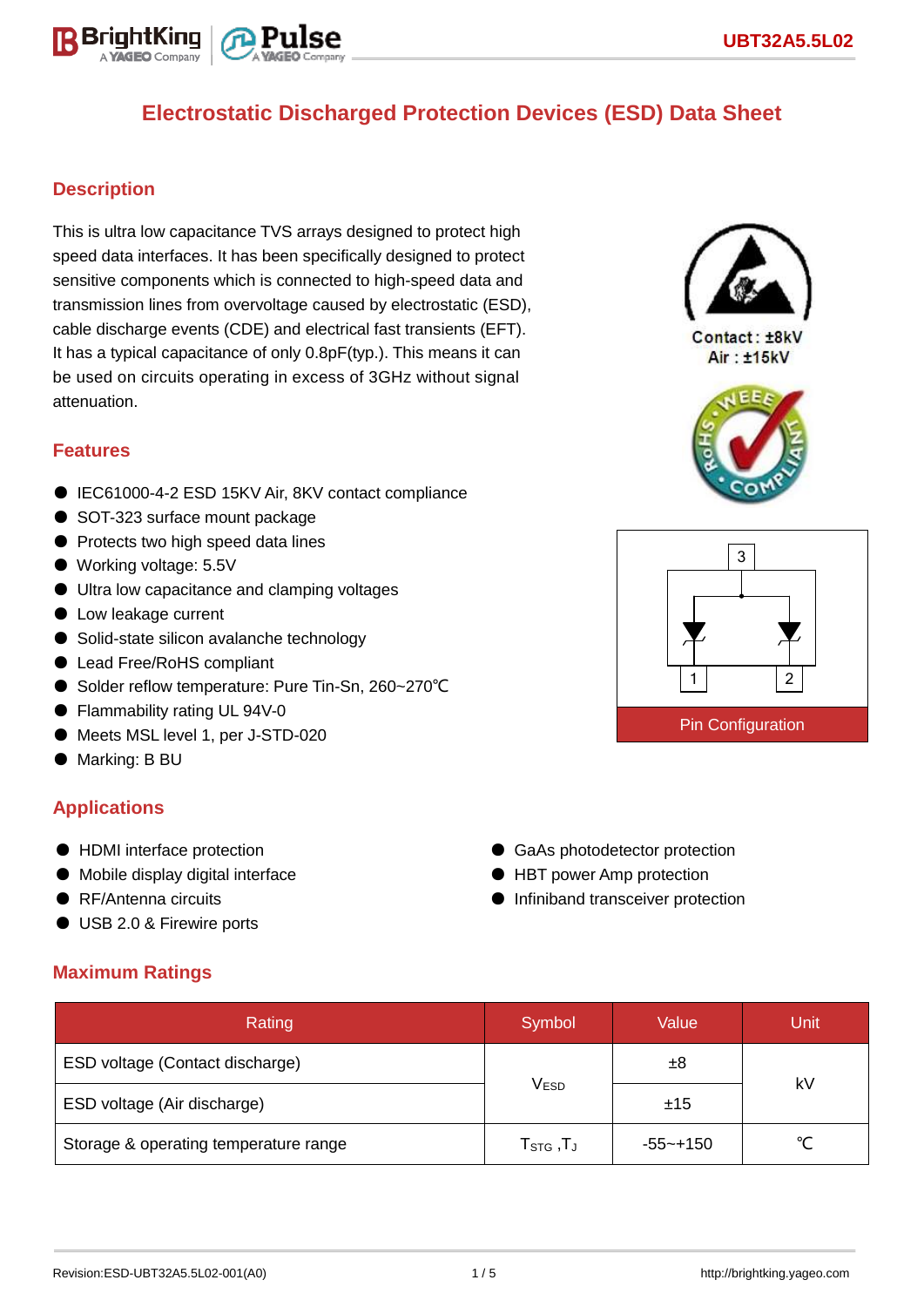

# **Electrical Characteristics (TJ=25**℃**)**

| Parameter                      | Symbol                 | Condition                                      | Min. | Typ. | Max. | <b>Unit</b> |
|--------------------------------|------------------------|------------------------------------------------|------|------|------|-------------|
| Reverse stand-off voltage      | V <sub>RWM</sub>       |                                                |      |      | 5.5  | V           |
| Reverse breakdown voltage      | <b>V<sub>BR</sub></b>  | $I_{BR}$ =1mA                                  | 6    |      |      | $\vee$      |
| Reverse leakage current        | <sup>I</sup> R         | $V_R = 5.5V$<br>Each I/O pin                   |      |      | 1    | μA          |
| Clamping voltage (tp=8/20µs)   | $V_C$                  | $I_{PP} = 3A$                                  |      |      | 15   | $\vee$      |
| Peak pulse current (tp=8/20µs) | <b>I</b> <sub>PP</sub> |                                                |      |      | 3    | A           |
| Off state junction capacitance | CJ                     | $0$ Vdc, f=1MHz<br>Between I/O<br>pins and GND |      | 0.8  |      | pF          |

## **Typical Characteristics Curves**



Figure 3. Non-Repetitive Peak Pulse vs. Pulse Time Figure 4. Capacitance vs. Reverse Voltage





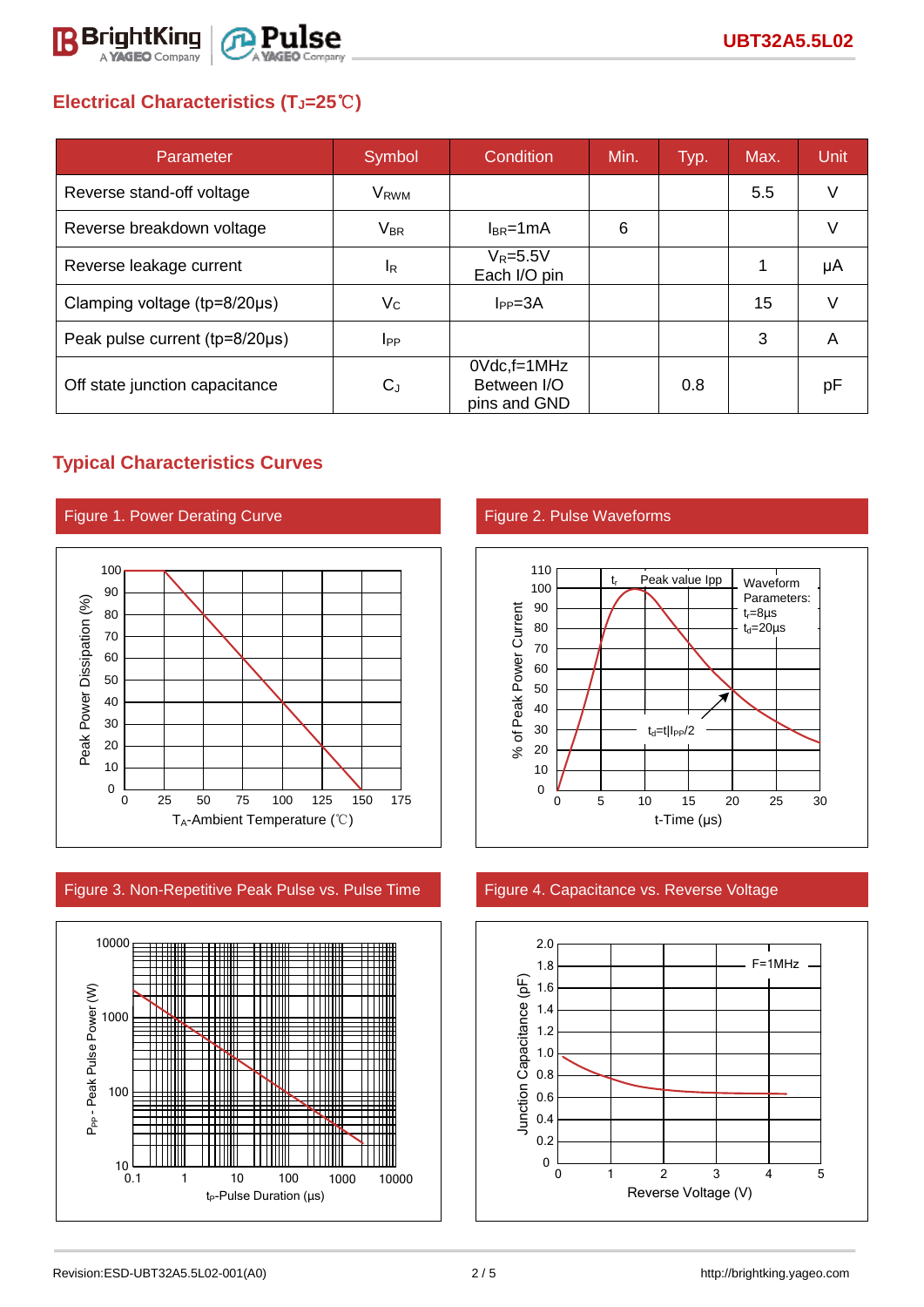

## **Applications Information**

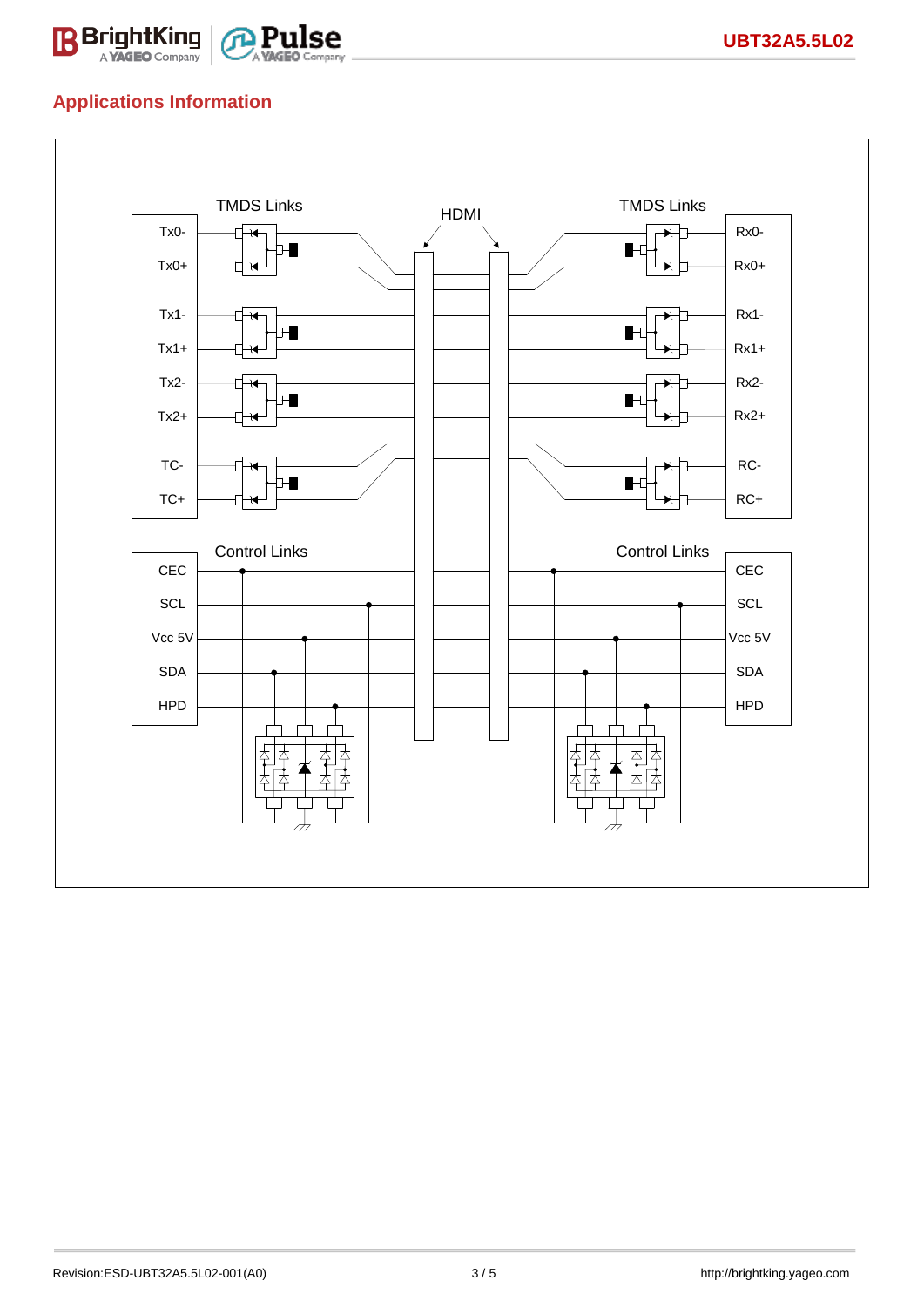

# **Recommended Soldering Conditions**